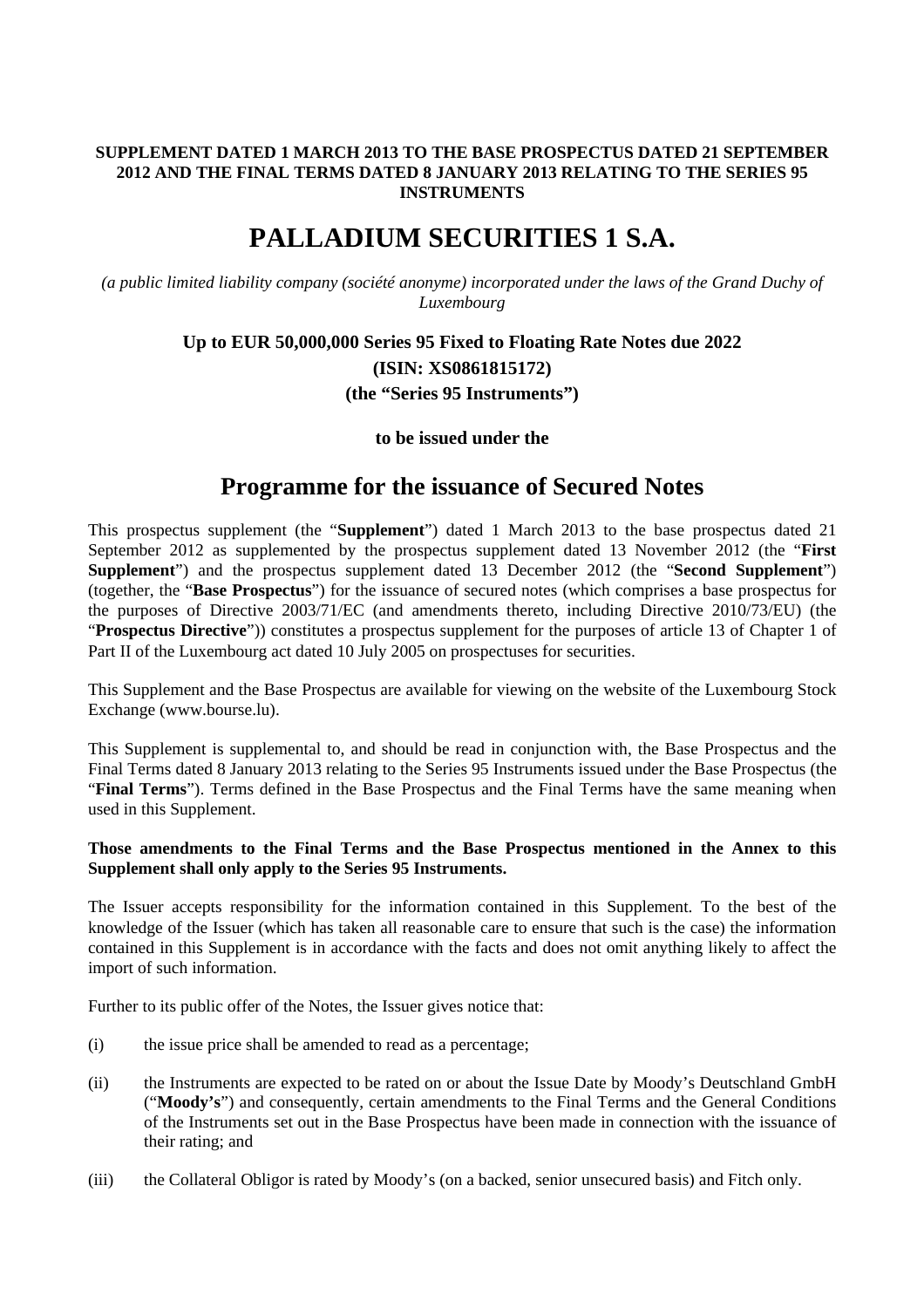The purpose of this Supplement is to:

- (a) amend the Final Terms relating to the Series 95 Instruments to reflect the changes described in paragraphs (i) to (iii) above;
- (b) amend the General Conditions to reflect the changes described in paragraph (ii) above.

As a result of the above, with effect on and from 1 March 2013 the Final Terms and the Base Prospectus will be amended as set out in the Annex to this Supplement.

To the extent that there is any inconsistency between (a) any statement in this Supplement and (b) any other statement in the Base Prospectus, the statements in (a) above will prevail.

Save as disclosed in this Supplement, there has been no other significant new factor, material mistake or inaccuracy relating to information included in the Base Prospectus relating to the Instruments since the publication of the Base Prospectus.

In accordance with article 13 paragraph 2 Luxembourg act dated 10 July 2005 on prospectuses for securities, as amended, investors who have already agreed to purchase or subscribe for Instruments offered by way of a public offer before this Supplement is published shall have the right, exercisable within a time limit of two working days after the publication of this Supplement, i.e. until 6 March 2013, to withdraw their acceptances. This withdrawal right will only apply to those investors who have agreed to purchase or subscribe for the Instruments in accordance with the relevant Final Terms issued under the Base Prospectus before the publication of this Supplement.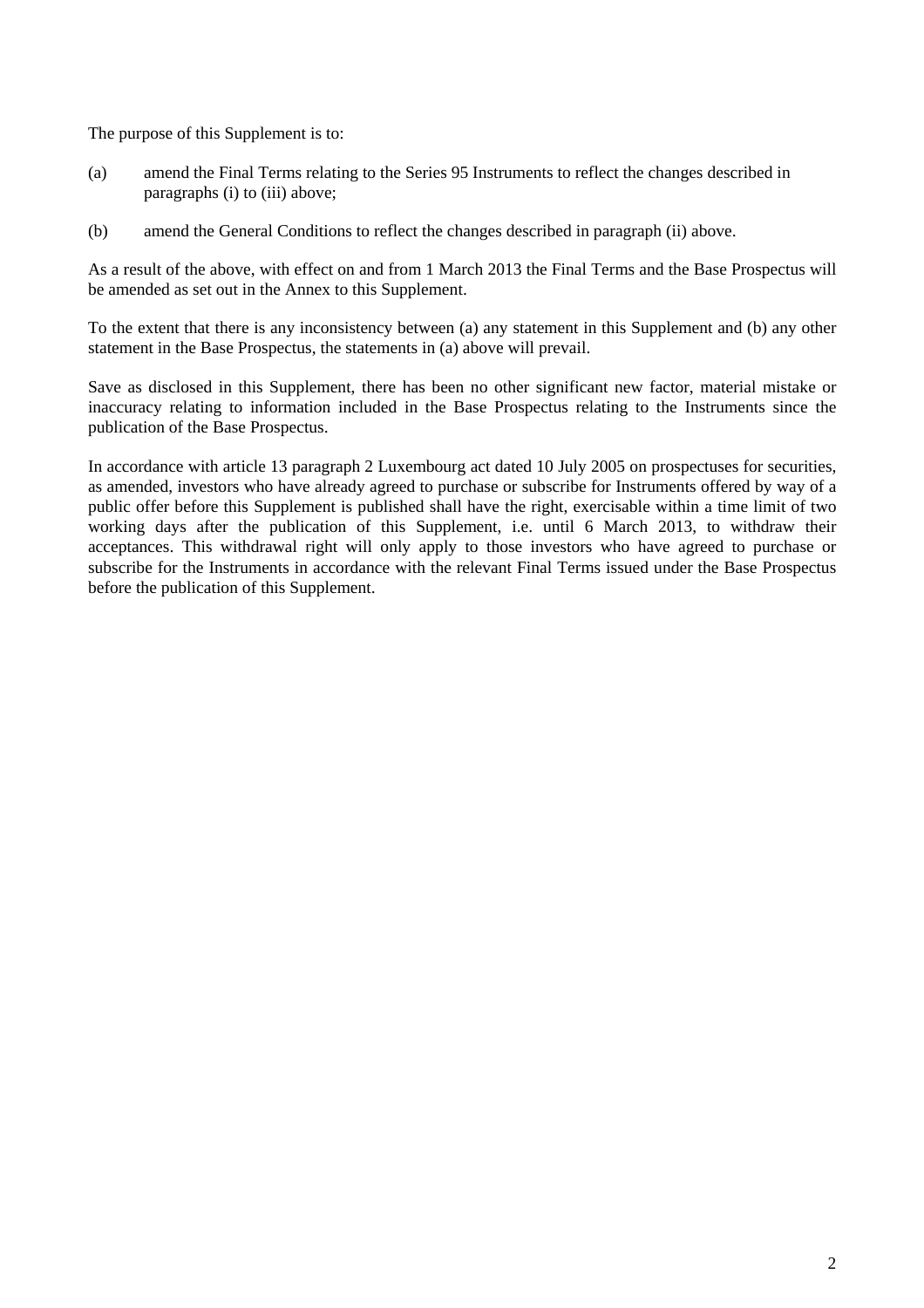#### **Annex**

#### **Amendment of the Final Terms**

The Final Terms are amended as follows:

- (i) on page 1, the words "Issue Price: EUR 1,000 per Instrument" shall be amended to read "Issue Price: 100 per cent.";
- (ii) paragraph 5 headed "Issue Price:" on page 2 in Part A of the Final Terms shall be amended to read as follows:

"Issue Price: 100 per cent. of the Aggregate Nominal Amount";

(iii) the item entitled "- Rating of the Collateral Obligor (by specified Rating Agency(ies))" in paragraph 17 (i) headed "Collateral" on page 4 in Part A of the Final Terms under the heading "Provisions Relating to Series Assets", shall be amended to read as follows:

| "- Rating of the Collateral<br>Obligor (by specified)<br>Rating Agency(ies)) | Collateral Obligor:                                   |
|------------------------------------------------------------------------------|-------------------------------------------------------|
|                                                                              | Baa2 (on a backed, senior unsecured basis) by Moody's |
|                                                                              | BBB+ by Fitch                                         |
|                                                                              | Guarantor:                                            |
|                                                                              | Baa2 by Moody's                                       |
|                                                                              | BBB+ by S&P                                           |
|                                                                              | $BBB+by$ Fitch";                                      |

- (iv) paragraph 18 (i) headed "Hedging Agreement:" on page 6 in Part A of the Final Terms shall be amended to read as follows:
	- "(i) Hedging Agreement: Applicable the Issuer shall enter into a Hedging Agreement with the Hedging Counterparty in connection with the Instruments.

The Hedging Agreement Termination Date is the Maturity Date of the Instruments.";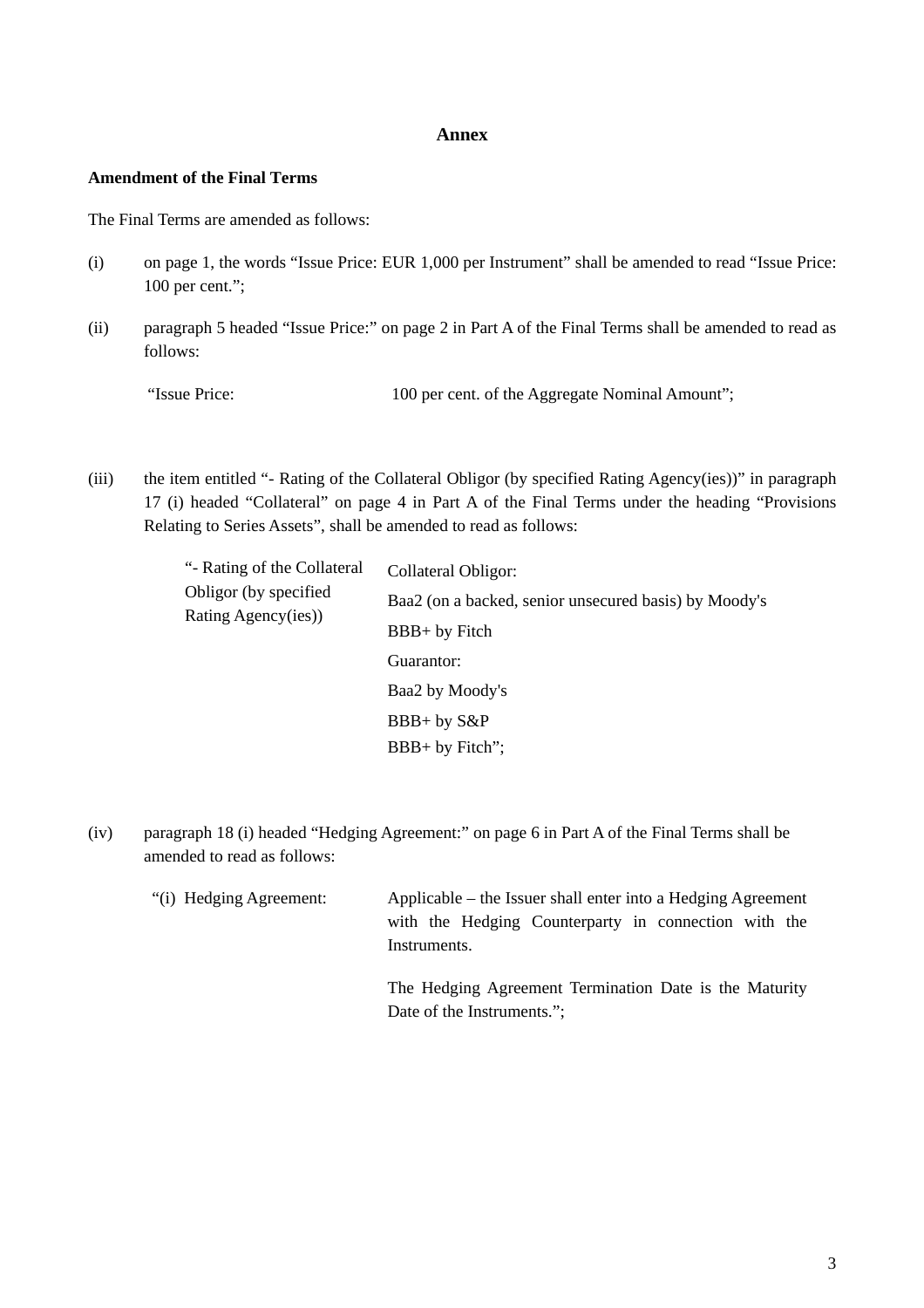(v) paragraph 2 headed "Ratings" on pages 10 and 11 in Part B of the Final Terms shall be amended to read as follows:

#### "2 **Ratings**

 Ratings The Instruments are expected to be rated on or about the Issue Date by Moody's Deutschland GmbH ("**Moody's**"). The rating of the Instruments on or about the Issue Date will be published on the website of the Luxembourg Stock Exchange (www.bourse.lu) and on the website www.it.investmentprodukte.db.com on or about the Issue Date. No assurance is given that the Instruments will have a particular rating, or any rating at all, on or about the Issue Date.

> Long-term ratings by Moody's are divided into several categories ranging from 'Aaa', reflecting the highest quality over categories 'Aa', 'A', 'Baa', 'Ba', 'B' 'Caa', 'Ca' to category 'C', reflecting that an obligation is typically in default:

- 'Aaa' Obligations rated Aaa are judged to be of the highest quality, subject to the lowest level of credit risk.
- 'Aa' Obligations rated Aa are judged to be of high quality and are subject to very low credit risk.
- 'A' Obligations rated A are judged to be uppermedium grade and are subject to low credit risk.
- 'Baa' Obligations rated Baa are judged to be mediumgrade and subject to moderate credit risk and as such may possess certain speculative characteristics.
- 'Ba' Obligations rated Ba are judged to be speculative and are subject to substantial credit risk.
- 'B' Obligations rated B are considered speculative and are subject to high credit risk.
- 'Caa' Obligations rated Caa are judged to be speculative of poor standing and are subject to very high credit risk.
- 'Ca' Obligations rated Ca are highly speculative and are likely in, or very near, default, with some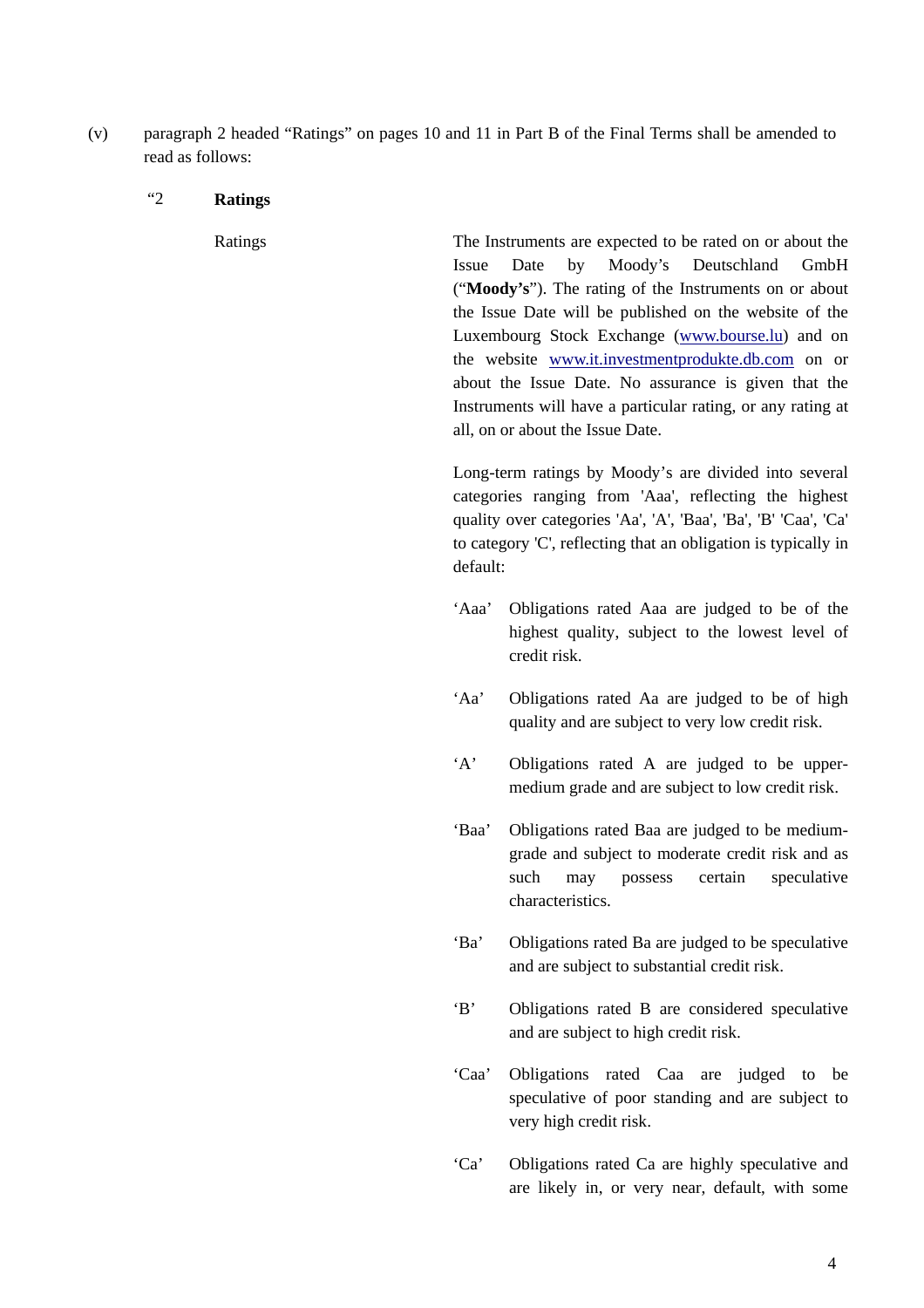prospect of recovery of principal and interest.

'C' Obligations rated C are the lowest rated and are typically in default, with little prospect for recovery of principal or interest.

Moody's appends numerical modifiers 1, 2, and 3 to each generic rating classification from Aa through Caa. The modifier 1 indicates that the obligation ranks in the higher end of its generic rating category; the modifier 2 indicates a mid-range ranking; and the modifier 3 indicates a ranking in the lower end of that generic rating category.

 Moody's is established in the European Union and registered under Regulation (EC) No 1060/2009.";

(vi) in the Annex of the Final Terms which contains the Issue Specific Summary, the paragraph headed "**Credit Ratings**" in section B.17 on page 16 shall be amended to read as follows:

| <b>B.17</b> | Credit ratings | The Instruments are expected to be rated on or about     |
|-------------|----------------|----------------------------------------------------------|
|             |                | the Issue Date by Moody's Deutschland GmbH               |
|             |                | ("Moody's"). The rating of the Instruments on or about   |
|             |                | the Issue Date will be published on the website of the   |
|             |                | Luxembourg Stock Exchange (www.bourse.lu) and on         |
|             |                | the website www.it.investmentprodukte.db.com on or       |
|             |                | about the Issue Date. No assurance is given that the     |
|             |                | Instruments will have a particular rating, or any rating |
|             |                | at all, on or about the Issue Date.                      |
|             |                |                                                          |
|             |                | Moody's is established in the European Union and         |
|             |                | registered under Regulation (EC) No 1060/2009 on         |
|             |                | credit rating agencies.                                  |
|             |                |                                                          |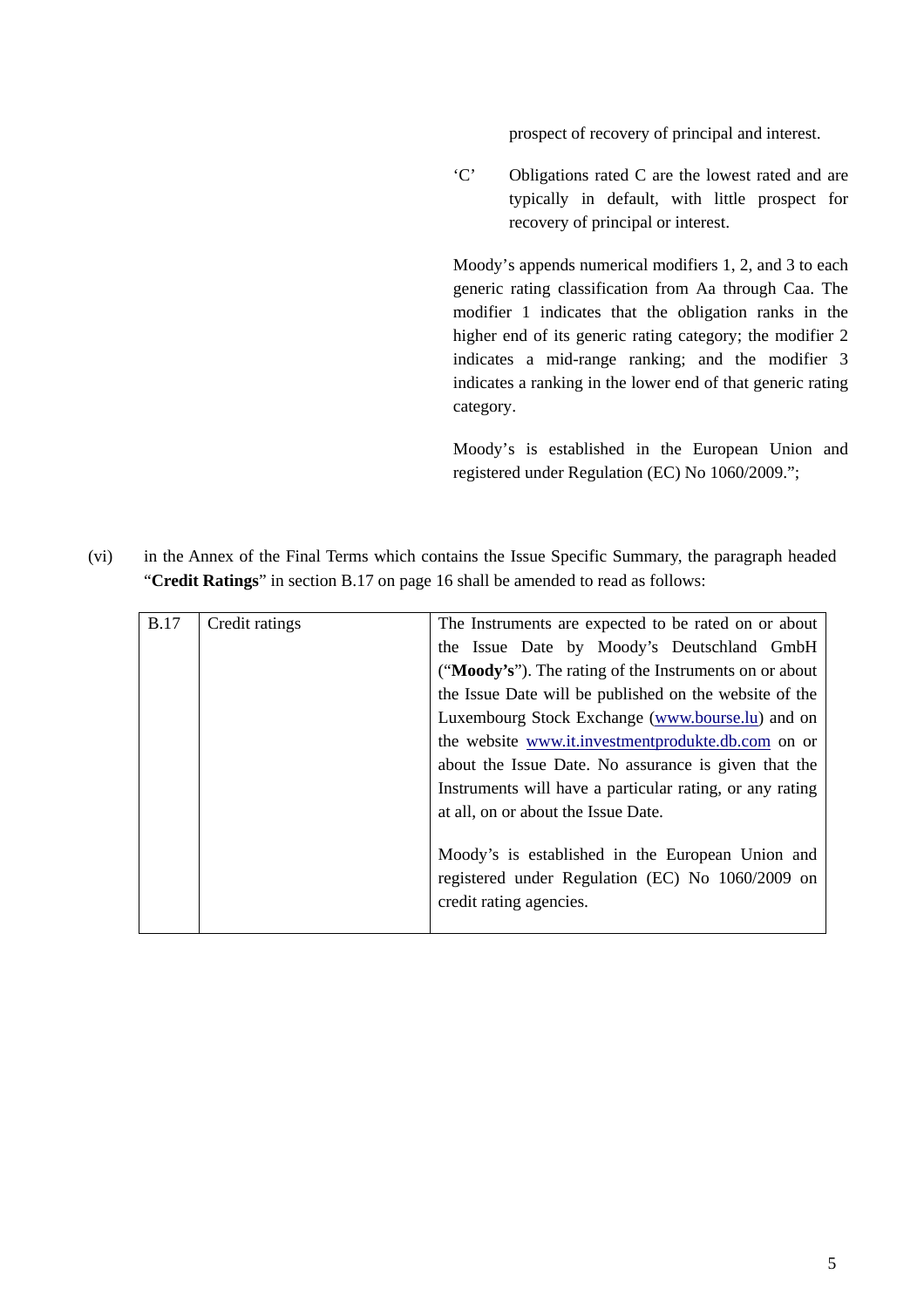#### **Amendment of the General Conditions**

The General Conditions set out at pages 51 to 95 of the Base Prospectus (as amended by the First Supplement and the Second Supplement) are amended as follows:

(i) General Condition 7.4.1 on page 74 of the Base Prospectus (as amended by the First Supplement and the Second Supplement) shall be amended to read as follows

"the Issuer, on the occasion of the next payment due in respect of the Instruments, would be required by law to withhold or account for tax or would suffer tax in respect of its income so that it would be unable to make payment of the full amount due, and the Issuer has so informed the Trustee, and has (subject, in the case of rated Instruments, to the Relevant Rating Agency having been notified in writing of such substitution or change of residence) used all reasonable endeavours to arrange (subject to and in accordance with General Condition 14.4 (*Substitutions*)) the substitution of a company incorporated in another jurisdiction as the principal obligor or (with the prior written consent of the Trustee and any Hedging Counterparty) to change its residence for taxation purposes or, to the extent permitted by law, change its domicile to another jurisdiction approved beforehand in writing by the Trustee and any Hedging Counterparty and has been unable to arrange such substitution or change, or is unable to do so in a tax efficient manner, before the next payment is due in respect of the Instrument; and/or";

(ii) General Condition 8.6 on page 79 of the Base Prospectus (as amended by the First Supplement and the Second Supplement) shall be amended to read as follows:

"The Collateral and the Hedging Collateral (in each case, to the extent constituting "liquid assets and securities" for the purposes of Article 22 of the Securitisation Act 2004, and subject to delivery thereof) will be held by the Custodian on behalf of the Issuer on and subject to the terms and conditions of the Agency Agreement and subject to the security referred to in General Condition 8.3 (*Security*). The Issuer reserves the right at any time with the prior written consent of the Trustee to change the Custodian, provided that in respect of Instruments which are rated by one or more Relevant Rating Agencies, each Relevant Rating Agency has been notified in writing of such change. Notice of such change shall be given to the Instrumentholders in accordance with General Condition 17 (*Notices and Provision of Information*). Under the terms of the Agency Agreement, the Custodian may appoint one or more sub-custodians in relation to the Collateral, but such appointment shall not relieve the Custodian of any of its duties under the Agency Agreement.";

- (iii) sub-paragraph (b) of General Condition 9.1.6 on page 86 of the Base Prospectus (as amended by the First Supplement and the Second Supplement) shall be amended to read as follows:
	- "(b) in respect of rated Instruments, the Relevant Rating Agency having been notified in writing of any such transfer and/or guarantee as is referred to above; and";
- (iv) General Condition 10.4 on page 87 of the Base Prospectus (as amended by the First Supplement and the Second Supplement) shall be amended to read as follows:

"issue or create any other Series of Instruments unless either (a) the trustee thereof is the same person as the Trustee for the Instruments or (b) the Trustee has received legal advice satisfactory to it from reputable legal advisers in England and the jurisdiction of incorporation of the Issuer to the effect that the appointment of a person other than the Trustee as trustee of such Series of Instruments will not adversely affect the ability, where applicable, of the Trustee to appoint an administrative receiver over the assets of the Issuer pursuant to the floating charge contained in the Series Instrument and provided that in the case of rated Instruments, each Relevant Rating Agency has been notified in writing of such issue or creation;";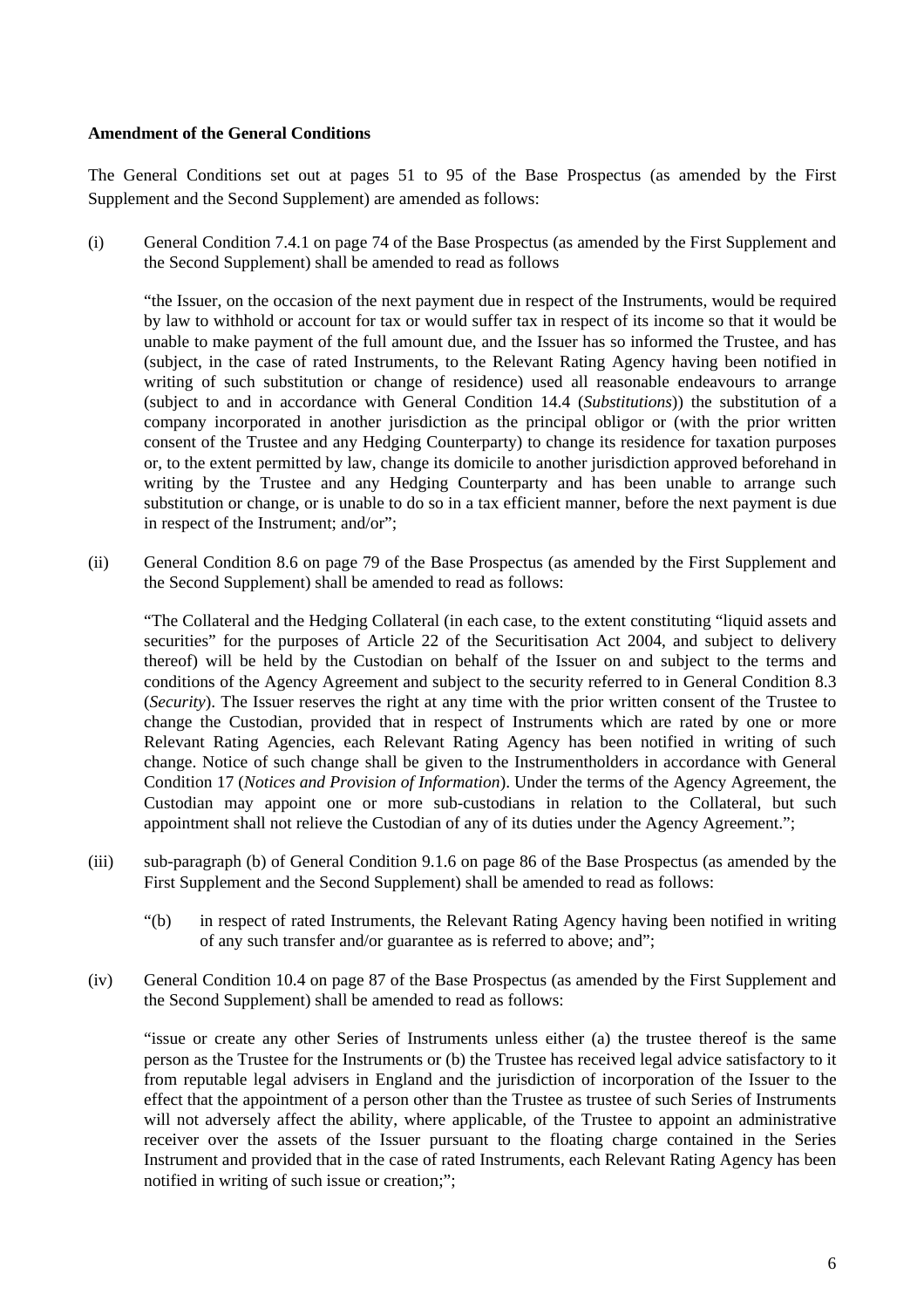(v) General Condition 10.5 on page 87 of the Base Prospectus (as amended by the First Supplement and the Second Supplement) shall be amended to read as follows:

"purchase, own, lease or otherwise acquire any real property (including office premises or like facilities), provided that in the case of rated Instruments, each Relevant Rating Agency has been notified in writing of such purchase, ownership, letting or acquisition by other means;";

(vi) the first paragraph of General Condition 14.2 on page 90 of the Base Prospectus (as amended by the First Supplement and the Second Supplement) shall be amended to read as follows:

"Without prejudice to the need to obtain the consent of each other party to the relevant agreement or deed, the Trustee may, without the consent of the Instrumentholders but only with the prior written consent of any Hedging Counterparty, agree to (i) any modification to the Series Instrument, any Hedging Agreement or any other agreement or document entered into in relation to the Instruments which is of a formal, minor or technical nature or is made to correct a manifest error or an error which is, in the opinion of the Trustee, proven, (ii) any modification of any of the provisions of the Series Instrument, any Hedging Agreement or any other agreement or document entered into in relation to the Instruments which in the opinion of the Trustee is not materially prejudicial to the interests of the Instrumentholders and provided that in the case of rated Instruments, each Relevant Rating Agency has been notified in writing of such modification and (iii) any modification of the provisions of the Series Instrument, any Hedging Agreement or any other agreement or document entered into in relation to the Instruments which is made to satisfy any requirement of (in the case of rated Instruments) any Relevant Rating Agency or any stock exchange on which the Instruments are or are proposed to be listed and which, in each case, is not in the opinion of the Trustee materially prejudicial to the interests of the Instrumentholders. The Series Instrument provides that the Issuer shall not agree to any amendment or modification of the Series Instrument without first obtaining the consent in writing of the Hedging Counterparty, which consent shall not be unreasonably withheld or delayed.";

- (vii) the third paragraph of General Condition 14.2 on page 91 of the Base Prospectus (as amended by the First Supplement and the Second Supplement) shall be deemed to be deleted;
- (viii) General Condition 14.4 on page 91 of the Base Prospectus (as amended by the First Supplement and the Second Supplement) shall be amended to read as follows:

"The Series Instrument contains provisions permitting the Trustee to agree, subject to such amendment of the Series Instrument and such other conditions as the Trustee may require but without the consent of the Instrumentholders but subject to the prior written consent of any Hedging Counterparty, to the substitution of any other company (a "**Substitute Company**") in place of the Issuer or of any previous substituted company, as principal obligor under the Series Instrument and all of the Instruments then outstanding (subject, in the case of rated Instruments, to each Relevant Rating Agency having been notified in writing of such substitution) provided that such substitution would not, in the opinion of the Trustee, be materially prejudicial to the interests of the Instrumentholders and subject to the other Conditions in the Series Instrument being complied with. In the case of such a substitution the Trustee may agree, without the consent of the Instrumentholders but subject to the prior written consent of any Hedging Counterparty (and to the extent permitted under applicable laws and international conventions), to a change of the law governing the Instruments and/or the Series Instrument provided that (i) such change would not, in the opinion of the Trustee, be materially prejudicial to the interests of the Instrumentholders and (ii) in the case of rated Instruments, each Relevant Rating Agency has been notified in writing of such change."; and

(ix) General Condition 16 on page 92 of the Base Prospectus (as amended by the First Supplement and the Second Supplement) shall be amended to read as follows: